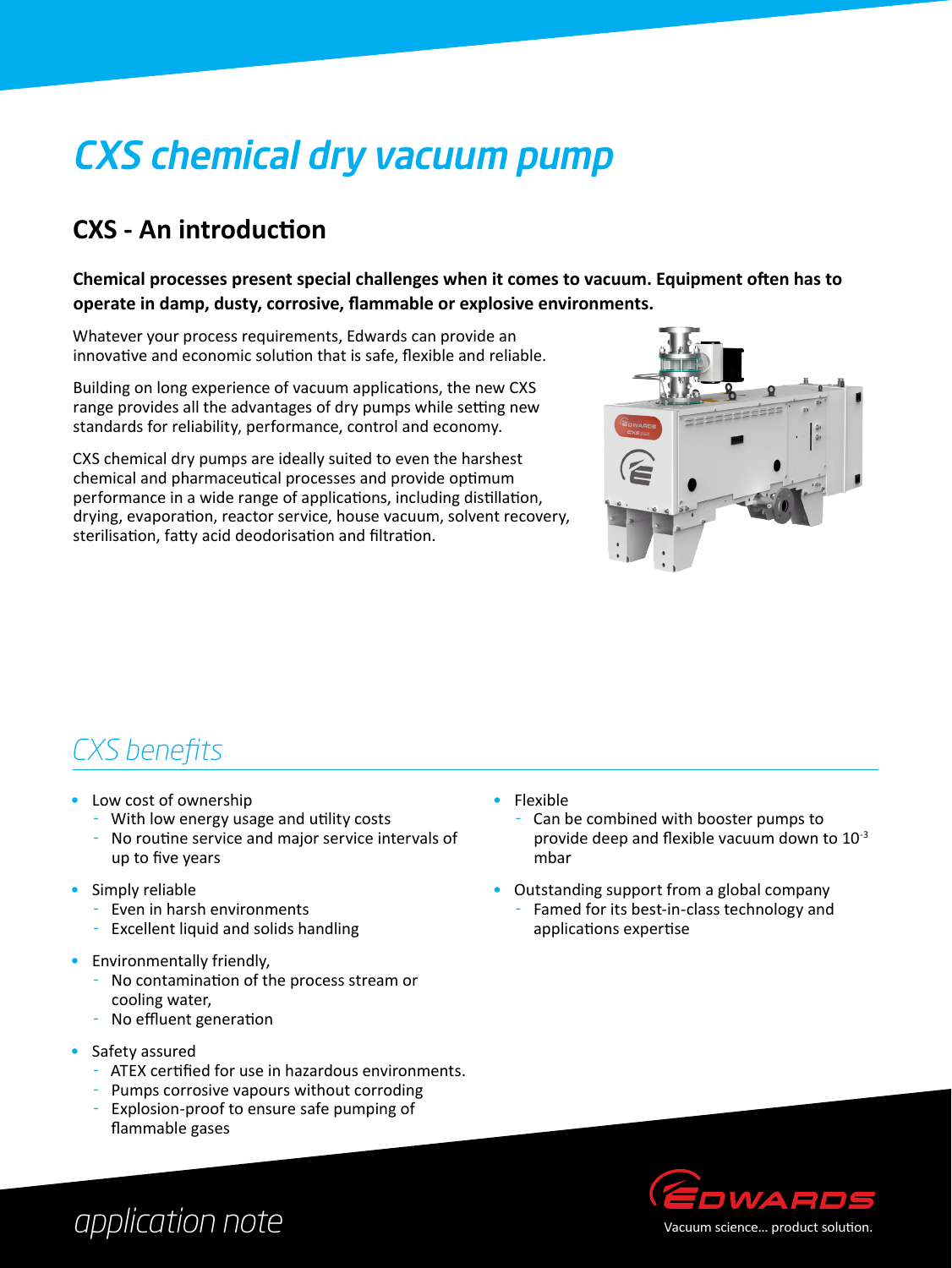### *Performance curves*



## *Key applications*

|                                                        | Chemical Dry<br>Pump                                                             | Mechanical<br><b>Booster</b>              | Rotary<br>Piston Pump     | Rotary Vane<br>Pump                     | Liquid Ring<br>Pump       | Steam<br>Ejector                           |
|--------------------------------------------------------|----------------------------------------------------------------------------------|-------------------------------------------|---------------------------|-----------------------------------------|---------------------------|--------------------------------------------|
| Distillation, normal                                   | $\checkmark$                                                                     | $\checkmark$                              | ✓                         | $\checkmark$                            | $\checkmark$              | $\checkmark$                               |
| Short path distillation                                | $\checkmark$                                                                     | $\checkmark$                              | $\checkmark$              | $\checkmark$                            |                           | $\checkmark$                               |
| Molecular distillation                                 | $\checkmark$                                                                     | $\checkmark$                              | $\checkmark$              | $\checkmark$                            | $\checkmark$              | $\checkmark$                               |
| Reactor service                                        | $\checkmark$                                                                     | $\checkmark$                              | $\checkmark$              |                                         | $\checkmark$              | $\checkmark$                               |
| Central vacuum (flammables &<br>corrosives             | $\checkmark$                                                                     | $\checkmark$                              |                           |                                         | $\checkmark$ $\checkmark$ |                                            |
| Fatty acid deodorisation, Biofuels                     | $\checkmark$                                                                     | $\checkmark$                              |                           |                                         | $\checkmark$              | $\checkmark$ $\checkmark$                  |
| Drying, evaporation, crystallisation,<br>concentration | $\checkmark$                                                                     | $\checkmark$                              | $\checkmark$              | $\checkmark$                            | $\checkmark$              | $\checkmark$                               |
| Gas recovery/recirculation                             | $\checkmark$                                                                     | $\checkmark$                              |                           |                                         |                           |                                            |
| Degassing                                              | $\checkmark$                                                                     | $\checkmark$                              | $\checkmark$              | $\checkmark$                            | $\checkmark$              | $\checkmark$                               |
| Absorption, Adsorption, Desorption                     | $\checkmark$                                                                     | $\checkmark$                              |                           |                                         | $\checkmark$              |                                            |
| Pervaporation                                          | $\checkmark$                                                                     | $\checkmark$                              |                           |                                         | $\checkmark$              |                                            |
| Solvent recovery                                       | $\checkmark$                                                                     | $\checkmark$                              |                           |                                         | $\checkmark$              |                                            |
| Isocyanates production                                 | $\checkmark$                                                                     | $\checkmark$                              |                           | $\checkmark$                            | $\checkmark$ $\checkmark$ | $\checkmark$                               |
| Impregnation                                           | $\checkmark$                                                                     | $\checkmark$                              | $\checkmark$ $\checkmark$ | $\checkmark$ $\checkmark$               | $\checkmark$              |                                            |
| Polymers and plastics production                       | $\checkmark$                                                                     | $\checkmark$                              | ✓                         | ✓                                       | $\checkmark$              | $\checkmark$ $\checkmark$                  |
| Paints, pigments, coatings and ink<br>production       | $\checkmark$ $\checkmark$                                                        | $\checkmark$                              | $\checkmark$              | $\checkmark$                            | $\checkmark$              | $\checkmark$                               |
| Soaps/detergents production                            | $\checkmark$                                                                     | $\checkmark$                              | $\checkmark$              |                                         |                           | $\checkmark$                               |
| Ethylene Oxide sterilisation                           | $\checkmark$                                                                     | $\checkmark$                              |                           | $\checkmark$ $\checkmark$               |                           |                                            |
| Oil treatment plants                                   | $\checkmark$                                                                     | $\checkmark$                              | $\checkmark$              | $\checkmark$                            | $\checkmark$              | $\checkmark$                               |
| Dewatering and filtration                              | $\checkmark$                                                                     |                                           |                           |                                         | $\checkmark$              |                                            |
| Flammable and corrosive gases                          | $\checkmark$                                                                     | $\checkmark$ $\checkmark$                 |                           | $\checkmark$                            | $\checkmark$              | $\checkmark$ $\checkmark$                  |
|                                                        | √ √ - Preferred technology or widespread use<br>$\checkmark$ - Some applications |                                           |                           |                                         |                           |                                            |
|                                                        |                                                                                  | Lowest cost<br>of ownership,<br>typically |                           | High cost of<br>ownership,<br>typically |                           | Highest cost<br>of ownership,<br>typically |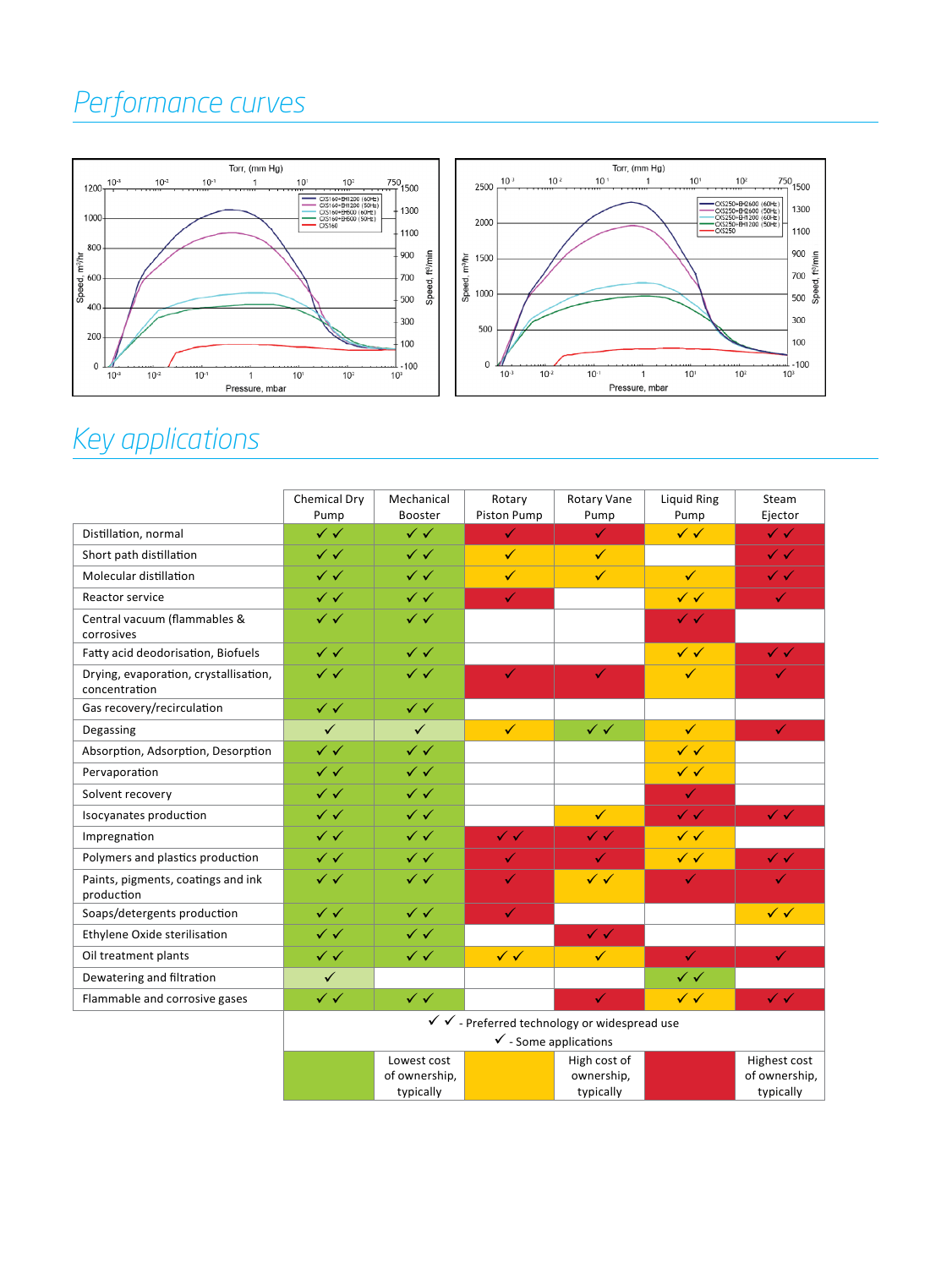





#### CXS Module options:

| Module 1:            | CXS Pump with Purges, Inlet and Outlet Flame Arresters, |
|----------------------|---------------------------------------------------------|
|                      | Inlet Valve, Inverter, Controller & Safety Interlocks   |
| Module 2:            | Solvent Flush Package                                   |
| $A = -1$ . $A = 2$ . | the light Markets. Development from                     |

- Module 3: Inlet Valve By-pass Line<br>Module 4: Inlet KOP with Level Cor
- Module 4: Inlet KOP with Level Control<br>Module 5: Inlet Receiver with Auto-dra
- Inlet Receiver with Auto-drain
- Module 6: EH Mechanical Booster
- Module 7: Exhaust Condenser & Receiver

#### Additional Module Options:

- **Exhaust Silencer**
- Dust filter
- Pressure Control Valve
- **Other Control Options**
- Additional Mechanical Boosters
- **Documentation Packages**
- • System Skid